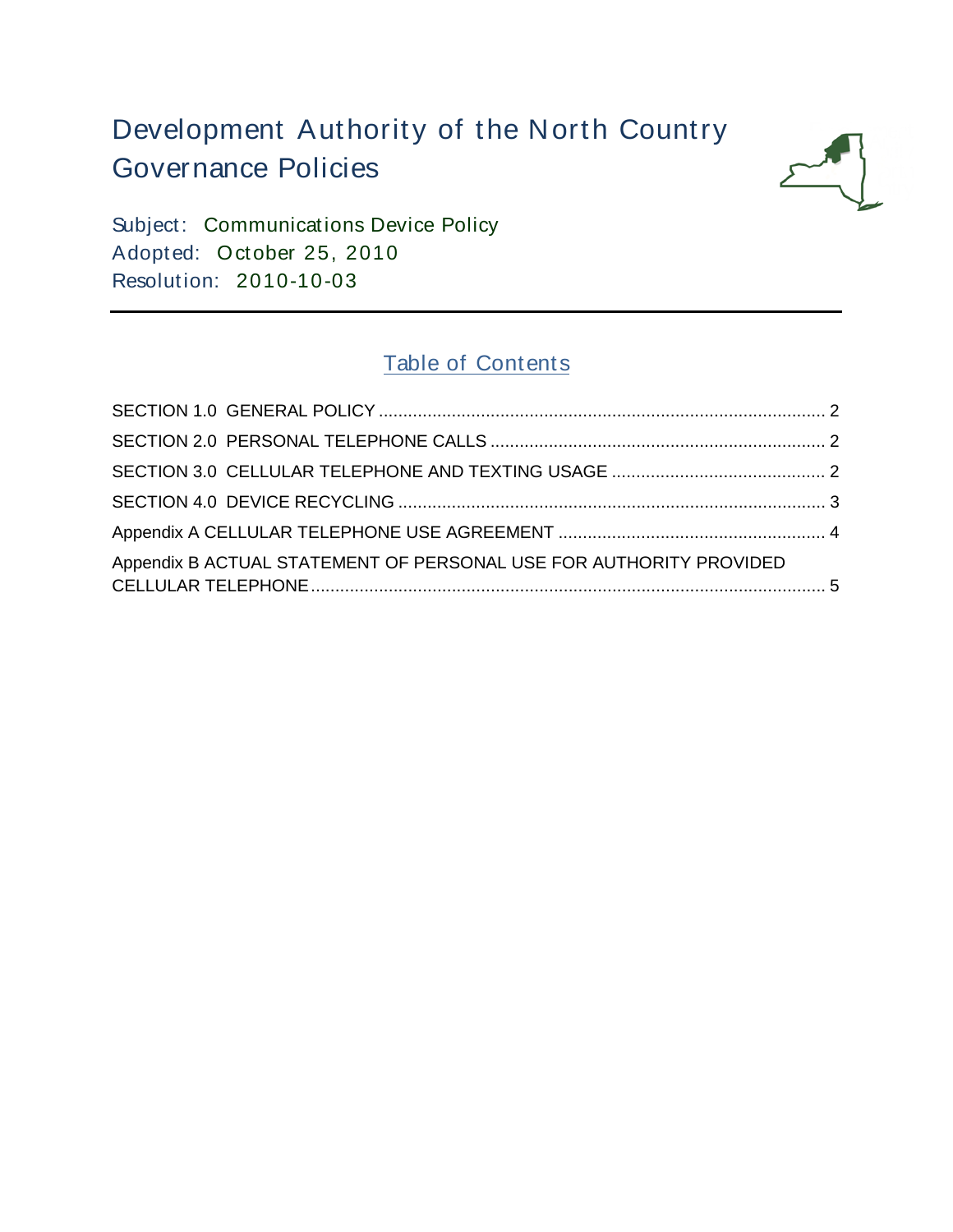### **COMMUNICATIONS DEVICE POLICY**

#### <span id="page-1-0"></span>**SECTION 1.0 GENERAL POLICY**

- **1.1** The term communications device shall apply to the use of technology for communication purposes, including telephones, computers, cell phones, texting and emails.
- **1.2** The Authority expects all of its employees to perform Authority work during their normal work hours. Employees are expected to use discretion with regard to incoming and outgoing personal calls and the carrying out of personal business, keeping both minimal.
- **1.3** Employee work areas, desks, and office equipment are provided by the Authority. The control of these areas and equipment remains with the Authority and the Authority reserves the right to enter these work spaces and monitor the use of other equipment when deemed appropriate.
- **1.4** Employees must observe business courtesy when answering telephone calls. The manner in which the Authority's telephones are answered reflect on the professional image of the Authority.
- **1.5** Employees are prohibited from making calls to a 1-900 number.

#### <span id="page-1-1"></span>**SECTION 2.0 PERSONAL TELEPHONE CALLS**

Personal telephone calls while at work should be limited to those that are absolutely necessary. Personal calls during the workday, whether by Authority telephone or personal cellular telephone, can interfere with employee productivity and be a distraction to others.

#### <span id="page-1-2"></span>**SECTION 3.0 CELLULAR TELEPHONE AND TEXTING USAGE**

- **3.1** The Authority provides cellular telephones to employees based upon job classification and duties, upon the recommendation of Division Managers and approved by the Executive Director.
- **3.2** The Authority provides cellular telephones and Blackberries to provide communications, data, alarms, and other Authority operating requirements, including off hours emergency response.
- **3.3** The Authority expects personal telephone calls, texting, emails and communications of non-business related nature shall be minimal.
- **3.4** There shall be no personal use of Authority communications equipment outside working hours.
- **3.5** New York State Law prohibits the use of handheld cellular telephones and texting while operating a motor vehicle. Employees are required to adhere to the law. Additional provisions are reflected in the Authority's Health and Safety Policy, which also apply.
- **3.6** Where job responsibilities require regular driving and accepting of business calls, handsfree equipment will be provided to facilitate compliance with the Health and Safety Policy.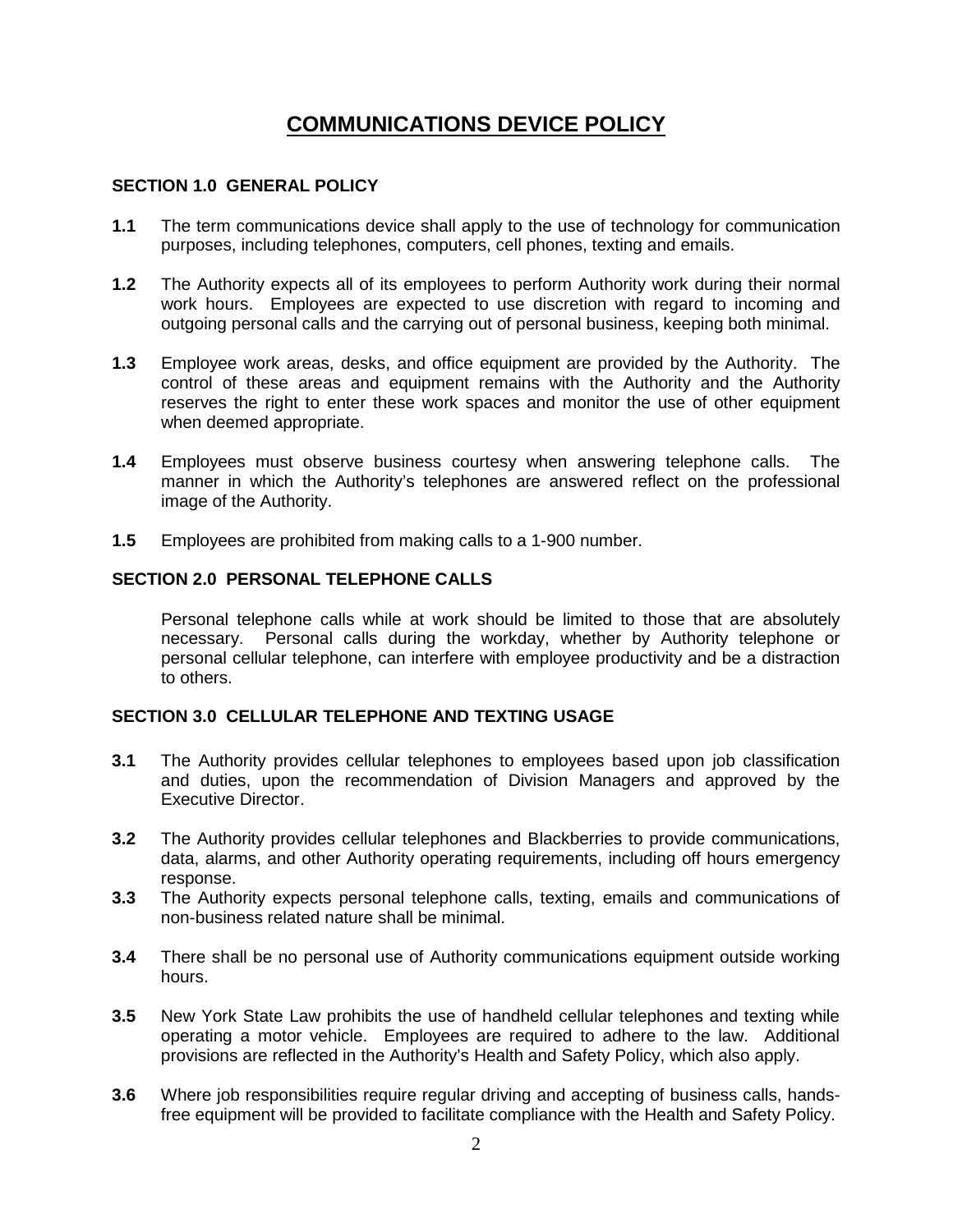- **3.7** Based on guidance from the Internal Revenue Service, the Authority is adopting a safe harbor substantiation method where the employer would treat a certain percentage of each employee's use of an employer-provided cellular telephone as business usage. The remaining percentage of cellular telephone use would be deemed to be for personal purposes. The Authority has determined that the business use percentage is 75% and personal use percentage is 25%, per the IRS guidance. The Authority will treat the nonbusiness use of the cellular telephone as imputed income, to be included on the employee's W-2 form.
- **3.8** The imputed income value is not intended to authorize 25% personal usage, but is a calculation of determined value. The Authority's Comptroller shall annually, consistent with IRS guidance, certify the method of calculation.
- **3.9** In the event there is no personal use, there is no personal value accrued, and the imputed value will not apply. Upon documentation of usage, the Authority Comptroller will make a determination.
- **3.10** The Authority will authorize the reimbursement of the utilization of an employee's personal cellular telephone provided the utilization is prior approved by the Executive Director and the method for determining reimbursable costs is approved by the Authority comptroller in advance.

Reference**:** Internal Revenue Service – Notice 2009-46

#### <span id="page-2-0"></span>**SECTION 4.0 DEVICE RECYCLING**

In an effort to reduce landfill waste, all Authority cellular devices which are at the end of their useful lives will be donated to a not-for-profit organization where they will be refurbished or recycled.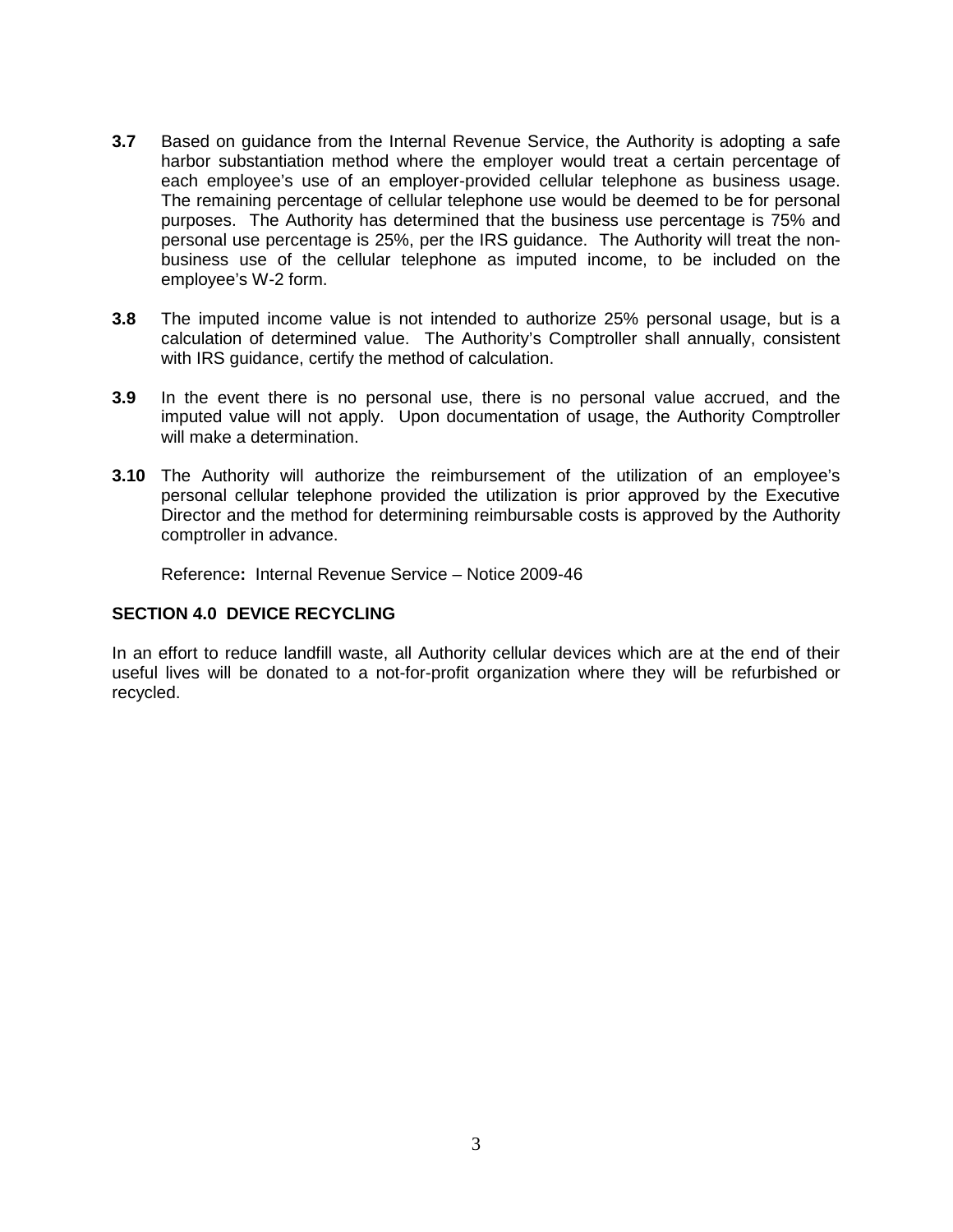#### **Appendix A**

#### **CELLULAR TELEPHONE USE AGREEMENT**

<span id="page-3-0"></span>I acknowledge and understand the following terms and conditions:

- 1. The Authority has provided me a cellular telephone to perform my official duties.
- 2. Unauthorized use of the Authority provided cellular telephone may result in appropriate disciplinary action.
- 3. I have received, read and understand the Authority's Communications Device Policy.
- 4. I will be charged imputed income for personal usage as identified on an annual basis pursuant to completion of Appendix B, "Actual Statement of Personal Use for Authority Provided Cellular Telephone."

| Employee Name (Print) | <b>Employee Signature</b>                | Date |  |
|-----------------------|------------------------------------------|------|--|
| <b>Division</b>       | Division Mgr. Signature                  | Date |  |
|                       | <b>Executive Director Signature Date</b> |      |  |